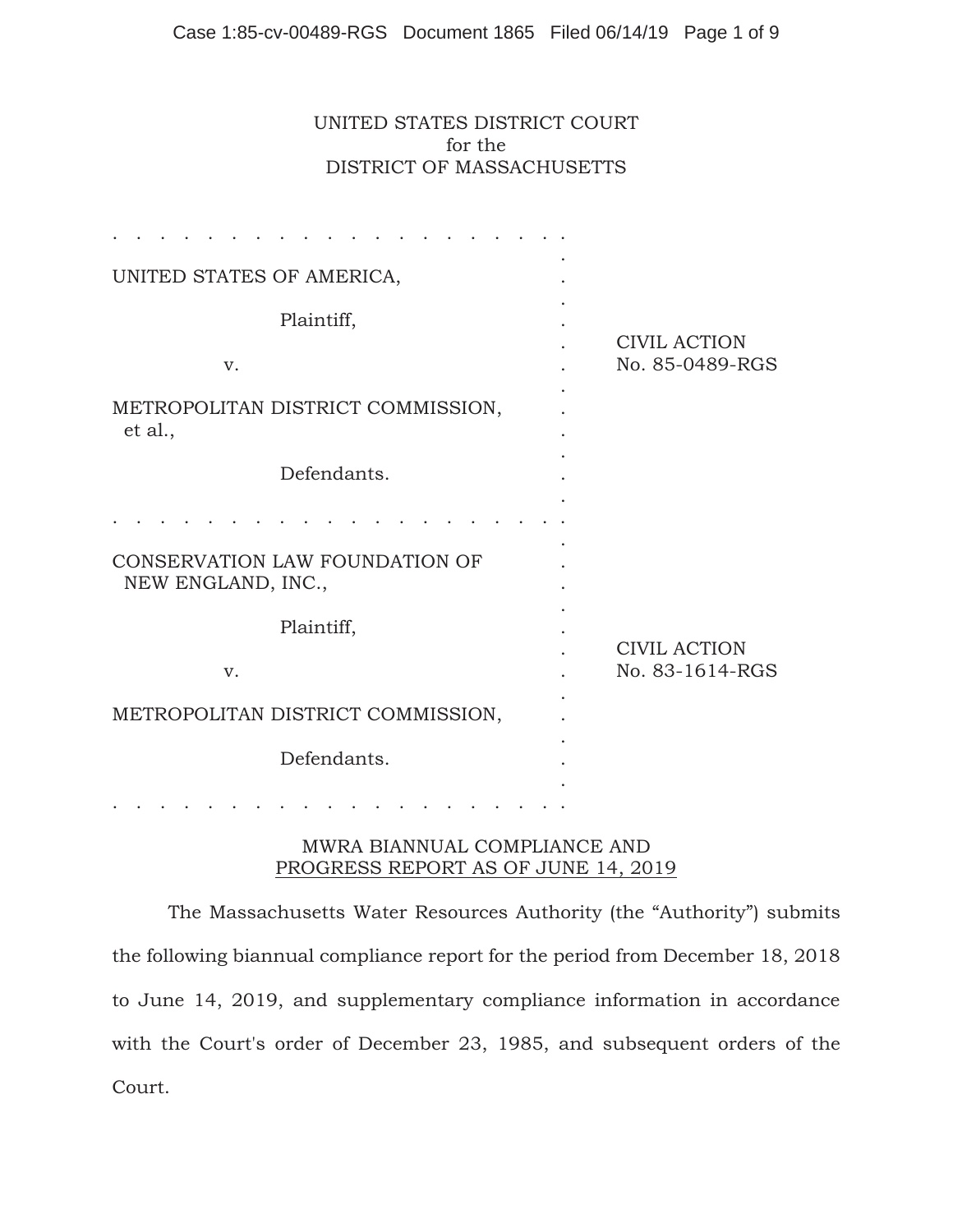#### I. Schedule Seven.

There were no scheduled activities for the past six-month period on the Court's Schedule Seven.

### A. Progress Report.

## 1. Combined Sewer Overflow Program.

# a. Performance Assessment of Long-Term CSO Control Plan.

On May 3, 2019, the Authority submitted to the United States Environmental Protection Agency ("EPA") and the Massachusetts Department of Environmental Protection ("DEP") the second of a series of planned semiannual progress reports on the performance assessment of its \$910 million approved Long-Term CSO Control Plan (the "LTCP"). A copy of the report is attached as Exhibit A. The Authority also submitted copies of the report to the Boston Water and Sewer Commission and the cities of Cambridge, Chelsea and Somerville (together, the "CSO Communities"), the Charles River Watershed Association, and the Mystic River Watershed Association, and posted it to its website. On May 31, 2019, the Authority hosted a public presentation on the report in the first of a series of annual public briefings on the progress of the performance assessment.

Like the first semiannual progress report issued by the Authority on November 30, 2018, the second semiannual report provides a description of the Authority's rainfall data collection program, its CSO metering program, and its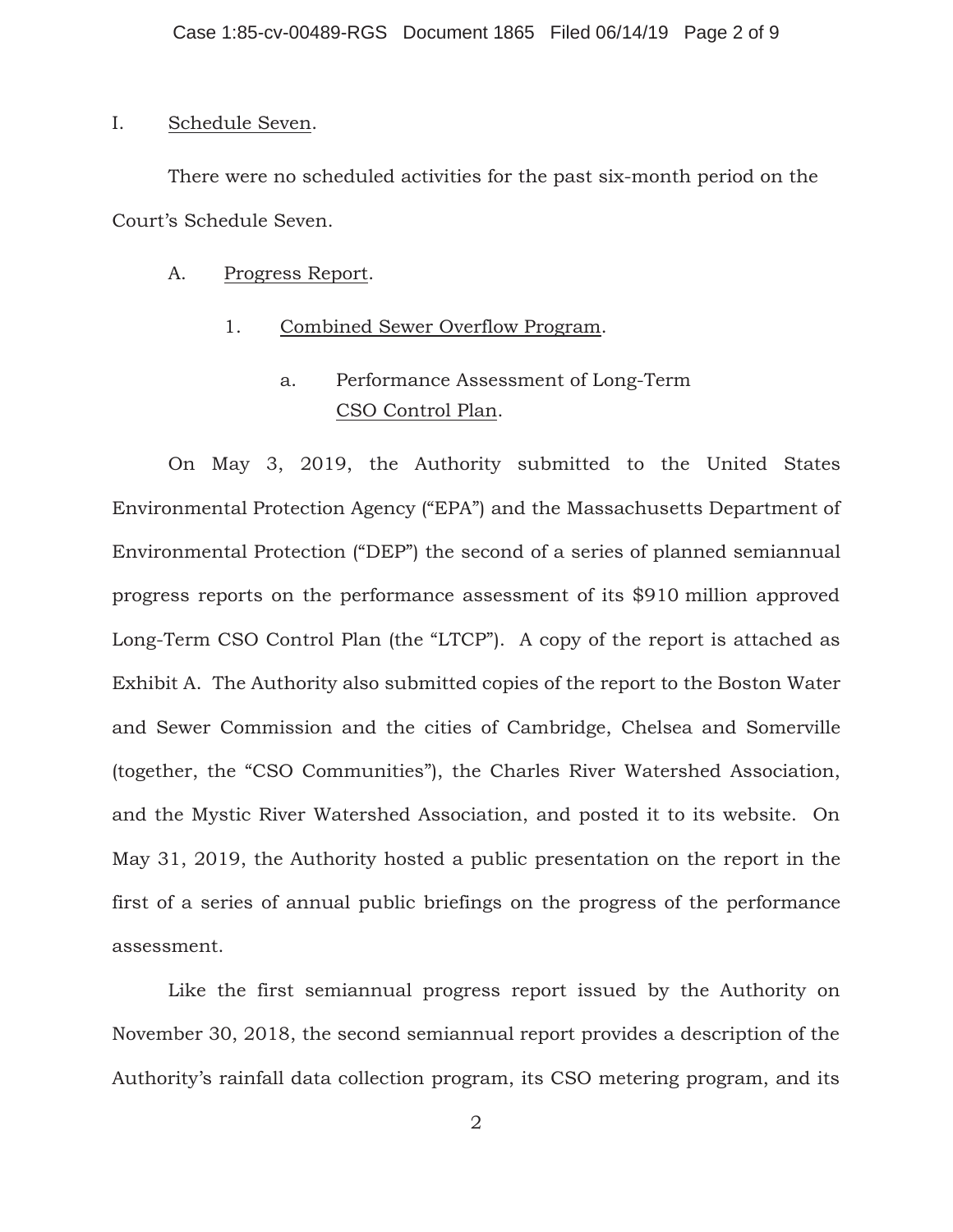#### Case 1:85-cv-00489-RGS Document 1865 Filed 06/14/19 Page 3 of 9

continued work in updating its hydraulic model and improving the model's calibration. The Authority expects that its consultant will complete calibrating the hydraulic model by the end of the summer of 2019. The Authority will then run the calibrated hydraulic model for the Typical Year<sup>1</sup> and include the model results in its third semiannual performance assessment report in November 2019. The Typical Year model run using the calibrated hydraulic model will give the Authority a better understanding of how the current Typical Year CSO discharge volumes and activations compare with the LTCP volume and activation goals at each of the remaining CSO outfalls.2 It is important to note, however, that the Authority will continue to update the hydraulic model throughout the performance assessment period as new information is gathered and will continue to perform investigations where there are differences between the Typical Year model volume and activation numbers and the LTCP goals. Details on the assessment efforts, including the model calibration, are described below.

 The second semiannual report includes a comparison of the characteristics of storms, including the number of storms, peak rainfall

<sup>&</sup>lt;sup>1</sup> The Typical Year is a series of storms (93 storms with total precipitation of 46.8 inches) developed by the Authority in 1992 from a 40-year rainfall record (1949-1987 plus 1992) and approved by EPA and DEP that has served as the basis for development, recommendation and approval of the Authority's LTCP, establishment of the Court-mandated levels of control, and assessment of system performance.

<sup>&</sup>lt;sup>2</sup> In accordance with conditions in the current CSO variances for the Lower Charles River/Charles River Basin and the Alewife Brook/Upper Mystic River, MWRA submits, by April 30 each year, its estimates of CSO discharges for the previous calendar year, including number of activations, total duration, and total volume. On April 30, 2019, the Authority submitted estimates for 2018 using meter results. While discharge volumes were not measured – and therefore not reported – for every outfall, the Authority proposed to supplement its 2018 estimates with model predictions once the calibration of its hydraulic model is complete.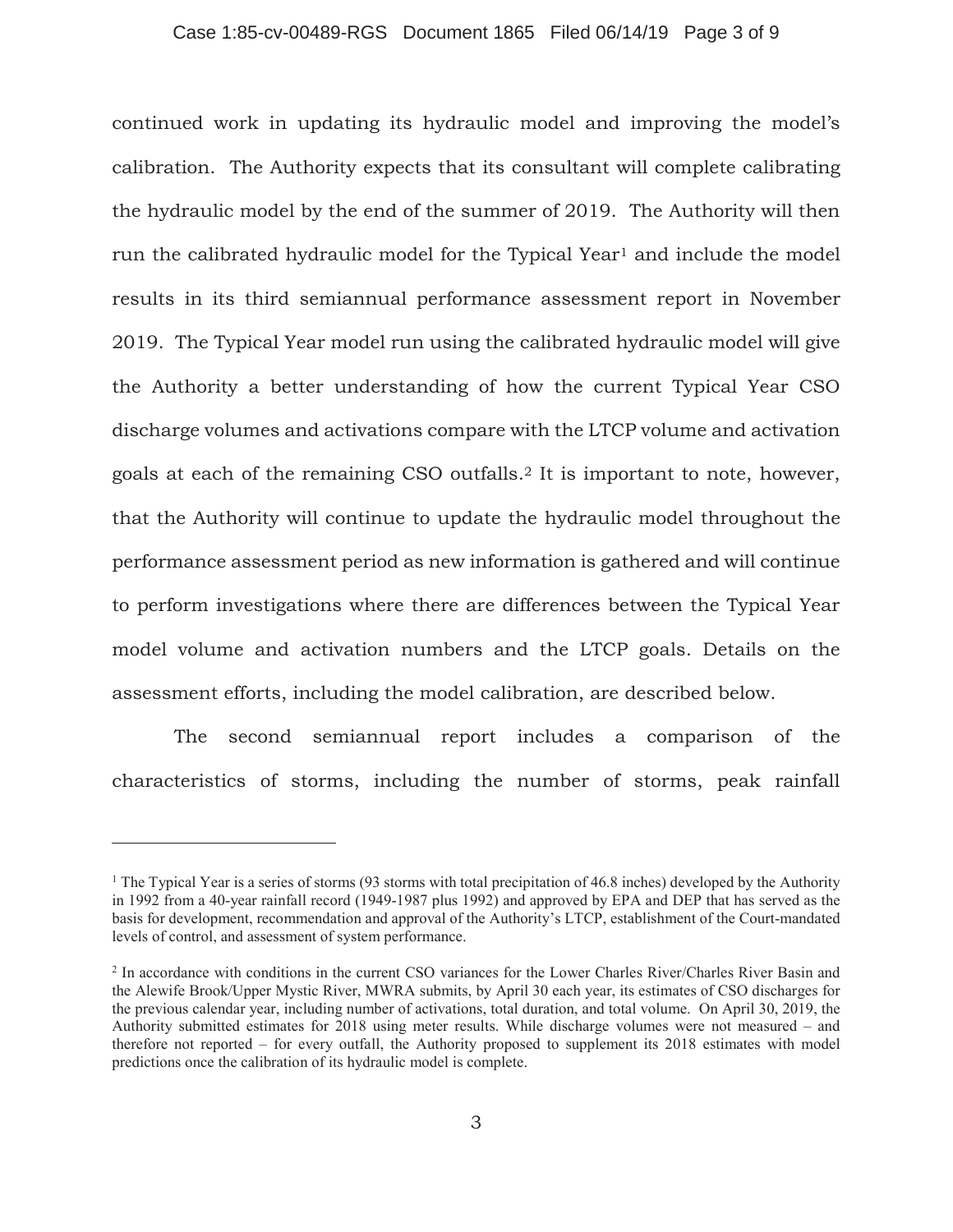#### Case 1:85-cv-00489-RGS Document 1865 Filed 06/14/19 Page 4 of 9

intensities, rainfall depths, and storm recurrence intervals (e.g., 3-month storm, 6-month storm, etc.) in the period of July 1, 2018 through December 31, 2018, to the characteristics of storms in the Typical Year. The second semiannual report builds on information presented in the first report by presenting rainfall data, rainfall analyses and estimated CSO discharges (activations and durations, and volumes where measured) at all 44 active CSO outfalls<sup>3</sup> based on data collected in that six-month period. The Authority estimated the CSO discharges from data it collected from more than 80 temporary overflow meters at 57 CSO regulators and more than two dozen existing CSO meters maintained by the Authority or the CSO Communities, including meters at the Authority's four CSO treatment facilities.

Rainfall and CSO discharges in 2018 differed from 2015 and 2016, when drought conditions persisted, and 2017 when rainfall and CSO discharges were more comparable to the Typical Year. The Authority measured 103 rainfall events in 2018 with total precipitation of approximately 54.3 inches, compared to the 93 storms and total rainfall of 46.8 inches in the Typical Year. Of the 103 storms in 2018, 40 storms had rainfall depths greater than 0.5 inch (compared to 30 storms in the Typical Year) and 14 storms had peak intensities greater than 0.4 inch per hour (compared to nine storms in the Typical Year). The comparison of rainfall and rainfall characteristics in 2018 (or any other year) to the Typical Year

<sup>&</sup>lt;sup>3</sup> Of the original 84 CSO outfalls active in the 1980s and addressed by the Authority's CSO program, CSO discharges have been eliminated at 35 outfalls and have been effectively eliminated, i.e., prevented up to the 25-year storm, at the remaining five outfalls along the South Boston beaches.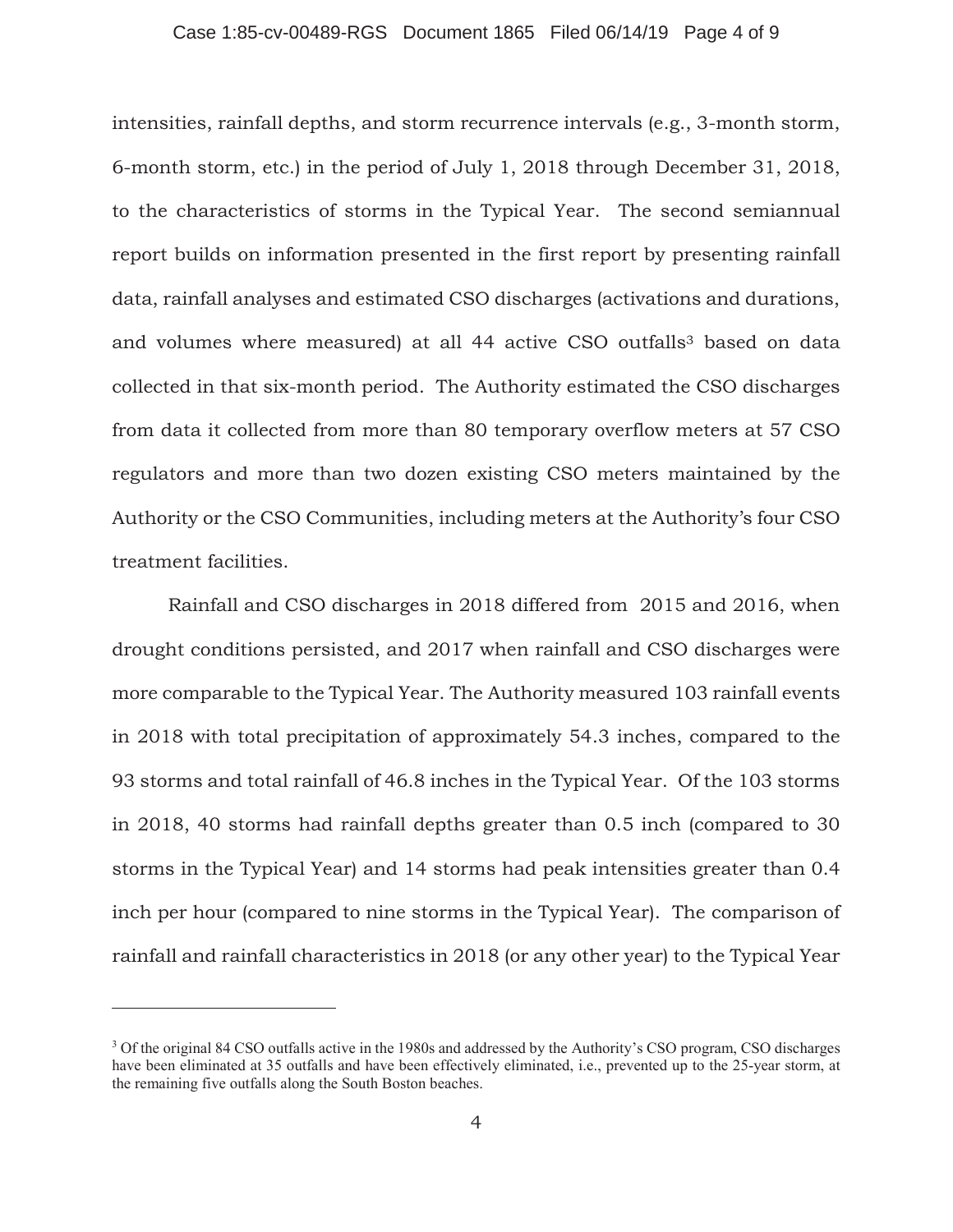#### Case 1:85-cv-00489-RGS Document 1865 Filed 06/14/19 Page 5 of 9

helps to understand the measured CSO discharges in the context of the LTCP performance objectives.

The second semiannual report, like the first, describes the methodologies the Authority uses to quantify and validate the CSO discharges estimated from the meter data. In addition, it describes ongoing efforts that will continue over the next several months toward the planned submission of the third semiannual report in the fall of 2019. To that end, the Authority continues to collect rainfall, wastewater system and CSO data and analyze the data. The Authority also continues to update its hydraulic model with the results of the extensive regulator inspections it conducted in 2018 and with information it is collecting from supplemental site inspections and from CSO Community records. The Authority is also improving model calibration using wastewater system and CSO data it collected in the period April 15 2018, through September 20, 2018. The calibration includes adjusting hydrologic and hydraulic modeling parameters until the model is able to reasonably match meter measurements of depth and flow within the collection system and at the CSO regulators. The Authority plans to verify the calibration (the model's ability to match meter measurements), once complete, using data collected in the storms of October, November, and December 2018.

Additionally, the Authority is continuing to investigate a number of locations where the metered CSO discharge activations and/or volumes differ from the historical predictions of its hydraulic model and where meter data or metered discharges are otherwise questionable. The second semiannual report

5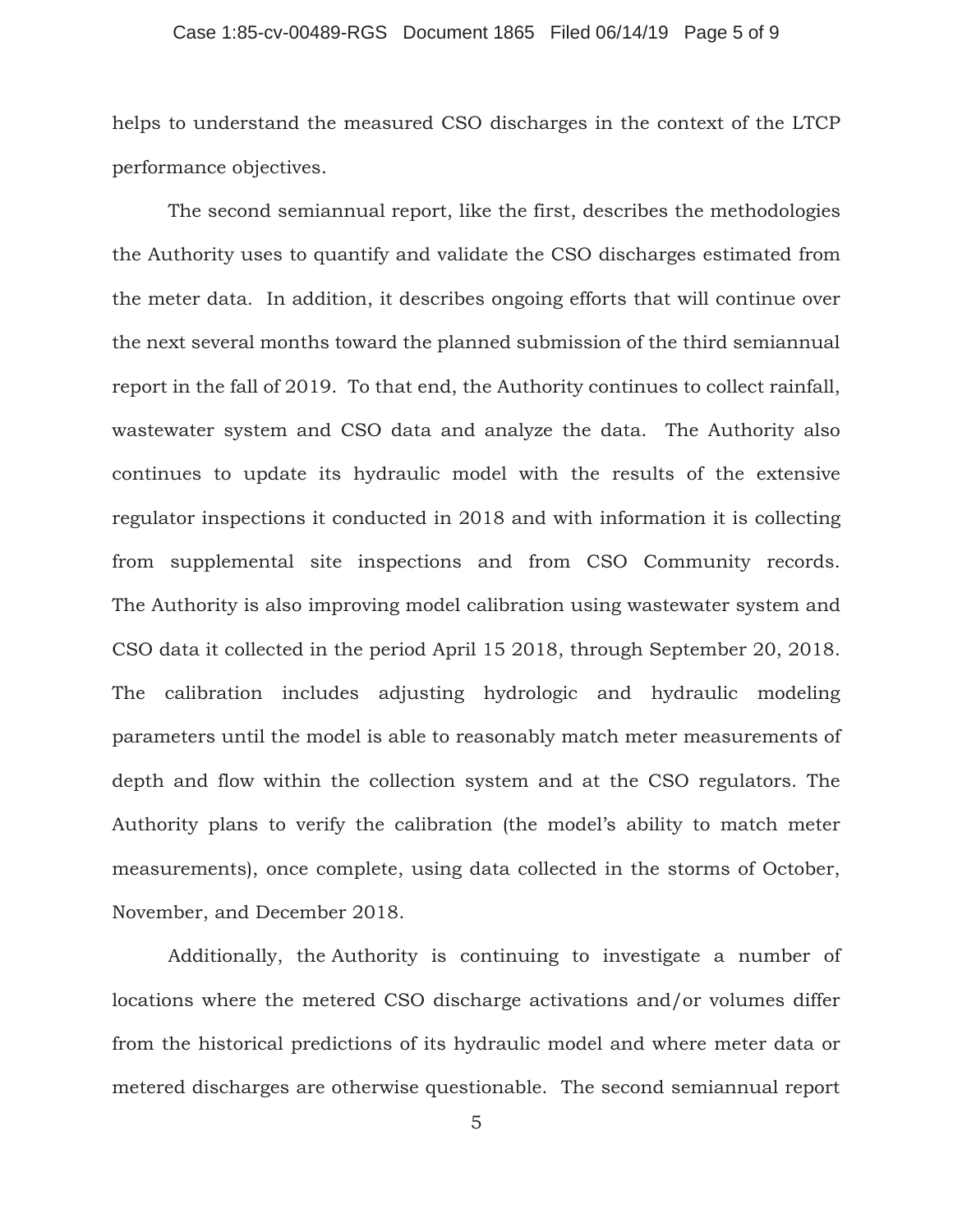#### Case 1:85-cv-00489-RGS Document 1865 Filed 06/14/19 Page 6 of 9

identifies CSO outfalls and regulators where site-specific investigations are underway. With these investigations, the Authority intends to improve CSO discharge quantification and to build on the understanding of the operational and site conditions contributing to overflows at each location, potentially leading to adjustments that may improve performance.

In its December 2018 biannual compliance and progress report, the Authority explained that its CSO metering plan included temporary meters at 57 potentially active regulators compared to the 33 regulators it had originally planned to meter based on historical activation predictions. This change provided for metering at all active CSO outfalls and regulators regardless of earlier predicted activity. The Authority also explained that it would soon begin a process of selective meter removal. As a result of that process, on March 1, 2019, the Authority removed temporary meters from service at 21 of the 57 locations, where the Authority determined that adequate data had been collected for model calibration and that additional meter data would not be needed for other purposes. At the other 36 locations, meters will remain in place through June 2020. These meters will support water quality assessments and other requirements of the expected CSO variance extensions for the Lower Charles River and Alewife Brook/Upper Mystic River and the site-specific CSO regulator investigations and potential system adjustments that may improve performance and help meet the LTCP levels of control.

Future semiannual reports will continue to cover six-month data collection periods through the duration of the CSO performance assessment. The reports

6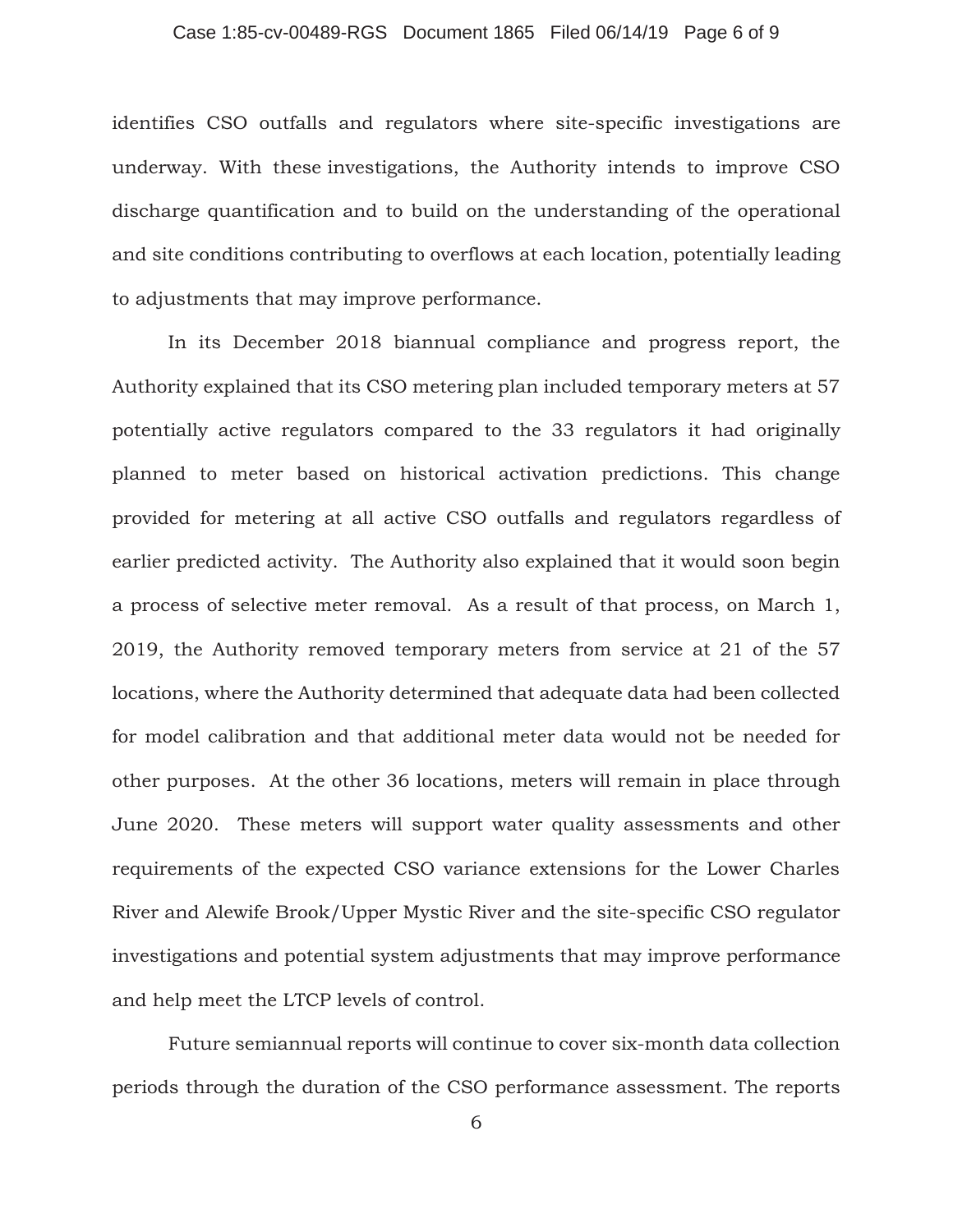# Case 1:85-cv-00489-RGS Document 1865 Filed 06/14/19 Page 7 of 9

will track and report the progress of the Authority's performance assessment activities and assess the quantity and quality of collected data. Once the Authority completes the updating of its hydraulic model and improved model calibration, the progress reports will also include comparisons of metered and model-predicted CSO discharges. The Court-ordered performance assessment of whether the Typical Year LTCP levels of CSO control has been met will be based on the full results of data collection, system evaluations, and model simulations that are included in the scope of the Authority's post-construction monitoring program.4

Lastly, as reported in the *Interim Update and Assented to Motion of the Massachusetts Water Resources Authority to Amend Schedule Seven with Respect to the Final Milestone Date* filed with the Court on June 4, 2019, over the past several months the Authority, EPA, and DEP have met on several occasions to discuss the water quality assessment scope of work, as well as the continuance of Water Quality Standards variances for the Lower Charles River/Charles River Basin and Alewife Brook/Upper Mystic River for a period beyond 2020. The parties have earnestly worked to resolve their differences and have reached agreement regarding the receiving water quality models that could be used and the process for extending the variances through August 31, 2024. The Court has

<sup>&</sup>lt;sup>4</sup> The long-term levels of CSO control - as to frequency of CSO activation and volume of discharge in the Typical Year - at the CSO outfalls within or hydraulically connected to the Authority's sewer system are set forth in Exhibit "B" to the March 15, 2006, Second Stipulation, as amended on April 30, 2008 ("Second Stipulation").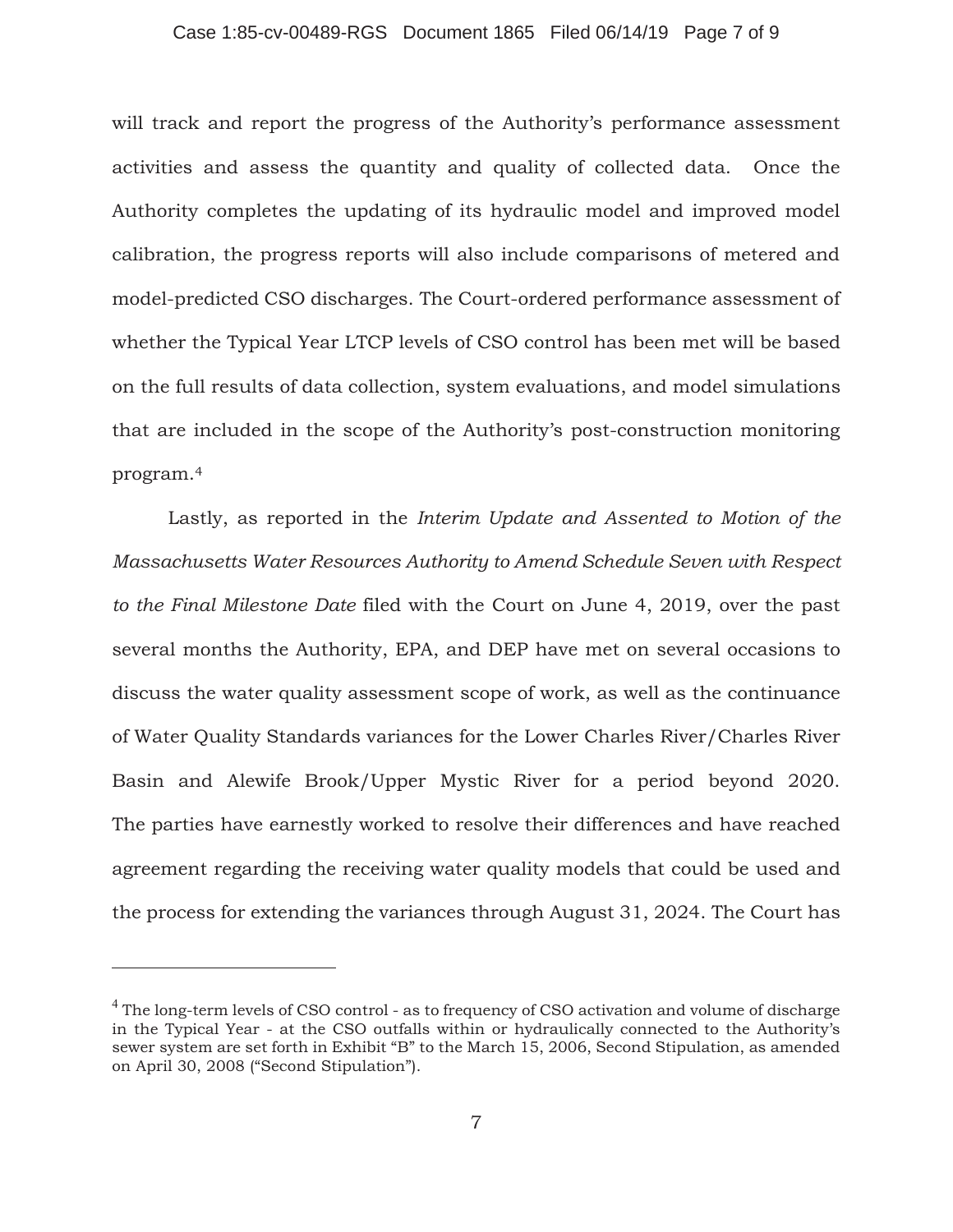#### Case 1:85-cv-00489-RGS Document 1865 Filed 06/14/19 Page 8 of 9

scheduled a hearing on July 19 to give the parties an opportunity to provide the details of their agreement. On April 17, 2019, the Authority's Board of Directors authorized an amendment to the CSO Performance Assessment professional services contract to add, among other items, receiving water quality modeling, in lieu of a statistical analysis of sampling data, for the Lower Charles River/Charles River Basin and Alewife Brook/Upper Mystic River. Such amendment arose out of productive discussions between the Authority, EPA, and DEP regarding the Authority's approach for assessing the impacts of remaining CSOs on the water quality of the above waterbodies. The amendment also provides for the extended period of temporary CSO metering through June 2020 described above and for the Authority's eventual purchase of the meters installed at regulators associated with the Authority's outfalls, in order to allow for long term monitoring at these locations. In the meantime, the Authority continues to conduct water quality monitoring in the Lower Charles River/Charles River Basin and Alewife Brook/Upper Mystic River as part of the CSO performance assessment and in compliance with the current and anticipated future CSO variances to Water Quality Standards issued by DEP for these waterbodies.